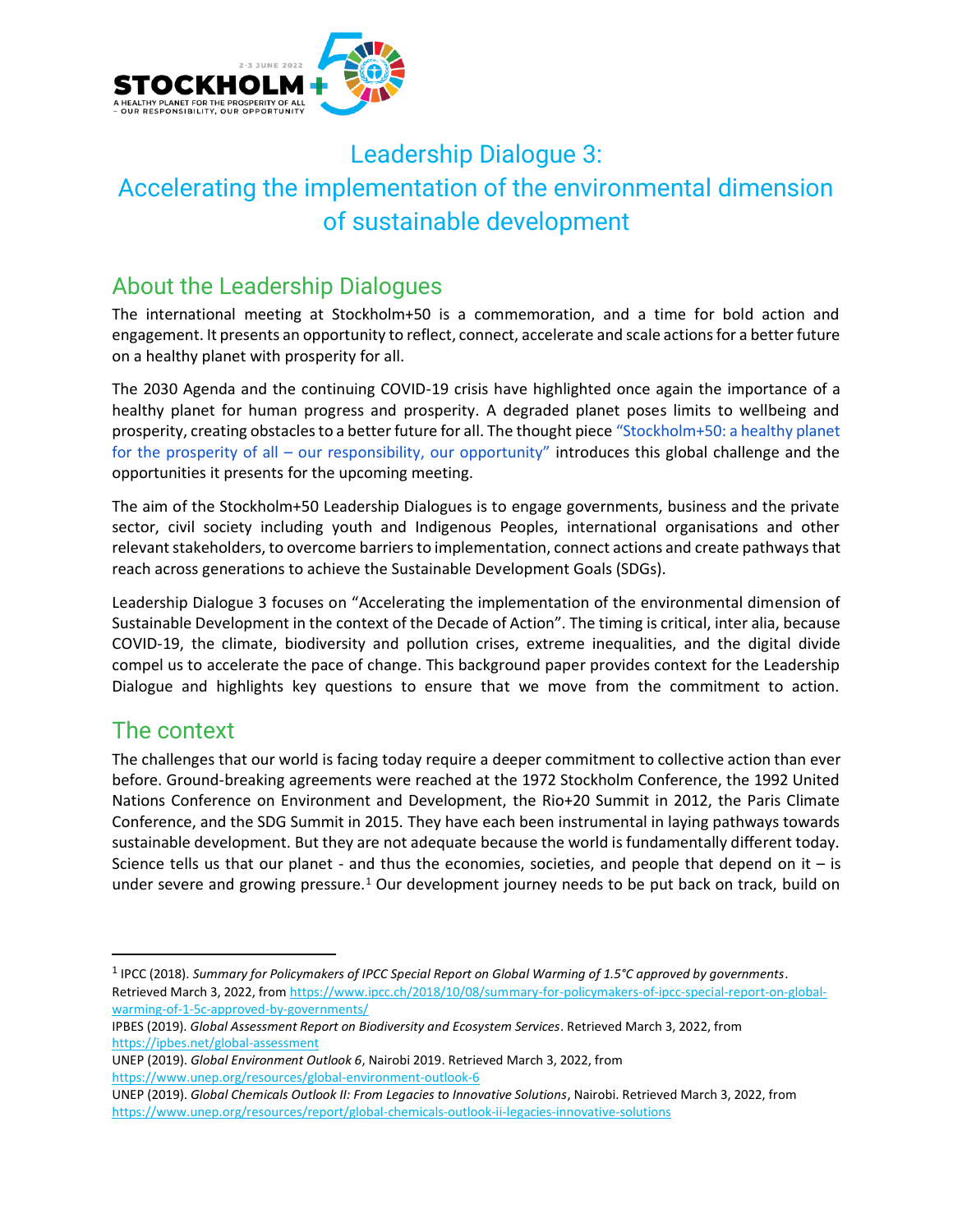and scale up the existing commitments, and continue to acknowledge the interconnections among different environmental aspects such as climate change and biodiversity. We need to tackle the environmental, economic, and social crises together with the speed and scale that matches the urgency and magnitude of challenges we face. At the same time, we must recognise the specific needs of each country and remain guided by principles such as equity and common but differentiated responsibilities and respective capabilities.

The digital revolution is fundamentally reshaping socio-economic relationships and presenting significant enabling opportunities for progress on "People, Planet and Prosperity". At the same time, it is generating new risks that we need to tackle synergistically. Nearly 5 billion people are now connected online – and at least 60% of global GDP is passing through digital channels.<sup>2</sup> Over 4 billion people interact through social media and 2 billion people consume through e-commerce platforms. Digital technologies can hard-wire sustainability outcomes and behaviours directly into the platforms and algorithms of the digital economy. And perhaps more importantly, they can help drive the systemic and societal innovations and transformations needed to achieve environmental sustainability. For example, in the electricity sector, smart asset planning and management, and energy storage could save up to 8.8 billion metric tons of CO2 emissions that could be saved by 2025.<sup>3</sup>

Bold, impactful, and innovative measures, along with enabling policy environments, including coherent, environmental, social and economic policies, as well as, appropriate incentive frameworks, are needed to change the overall financial ecosystem and accelerate action. At least USD 35 trillion of financing is now screened for environmental and social impacts and digital technologies are holding companies to a higher level of transparency on the environmental performance of their value chains.<sup>4</sup> But we need to go further in the design of standards and taxonomies to underpin voluntary action and commitments and guide sustainable investments.

As the world starts to emerge from COVID-19, we are presented with the opportunity to build upon the momentum of recovery processes and re-design economies that are socially inclusive, environmentally sustainable, and which steer job creation and economic growth in the right direction.

Independent Group of Scientists appointed by the Secretary-General (2019). *Global Sustainable Development Report 2019: The Future is Now – Science for Achieving Sustainable Development.* New York Retrieved March 3, 2022, from [https://sustainabledevelopment.un.org/content/documents/24797GSDR\\_report\\_2019.pdf](https://sustainabledevelopment.un.org/content/documents/24797GSDR_report_2019.pdf)

IRP (2019). *Global Resources Outlook 2019: Natural Resources for the Future We Want.* UNEP, Nairobi. Retrieved March 3, 2022, from <https://www.resourcepanel.org/reports/global-resources-outlook>

SIPRI (2021). *Anthropocene (In)Securities – Reflections on Collective Survival 50 Years After the Stockholm Conference*, E Lövbrand and M Mobjörk (eds.), SIPRI Research Report No. 26. Oxford. Retrieved March 3, 2022, from [https://www.sipri.org/sites/default/files/2021-09/anthropocene\\_insecurities.pdf.](https://www.sipri.org/sites/default/files/2021-09/anthropocene_insecurities.pdf)

<sup>2</sup> United Nations Conference on Trade and Development (UNCTAD) (2019). Digital Economy Report 2021: Cross*-border data flows and development: For whom the data flow*. UN Publications, New York. Retrieved March 3, 2022, from [https://unctad.org/system/files/official-document/der2021\\_en.pdf](https://unctad.org/system/files/official-document/der2021_en.pdf)

<sup>&</sup>lt;sup>3</sup> World Economic Forum (2019) Our Shared Digital Future: Responsible Digital Transformation - Board Transformation. World Economic Forum, White Papers. Retrieved March 3, 2022, fro[m https://www.weforum.org/whitepapers/our-shared-digital](https://www.weforum.org/whitepapers/our-shared-digital-future-responsible-digital-transformation-board-briefing-9ddf729993)[future-responsible-digital-transformation-board-briefing-9ddf729993](https://www.weforum.org/whitepapers/our-shared-digital-future-responsible-digital-transformation-board-briefing-9ddf729993)

And World Economic Forum (2016) How can digital enable the transition to a more sustainable world?. World Economic Forum. Retrieved March 3, 2022, fro[m http://reports.weforum.org/digital-transformation/enabling-the-transition-to-a-sustainable](http://reports.weforum.org/digital-transformation/enabling-the-transition-to-a-sustainable-world/)[world/](http://reports.weforum.org/digital-transformation/enabling-the-transition-to-a-sustainable-world/)

<sup>4</sup> Bloomberg (2021), "There's \$35 Trillion Invested in Sustainability, but \$25 Trillion of That Isn't Doing Much", 18 August 2021. Retrieved March 17, 2022, from [https://www.bloomberg.com/news/articles/2021-08-18/-35-trillion-in-sustainability-funds](https://www.bloomberg.com/news/articles/2021-08-18/-35-trillion-in-sustainability-funds-does-it-do-any-good)[does-it-do-any-good](https://www.bloomberg.com/news/articles/2021-08-18/-35-trillion-in-sustainability-funds-does-it-do-any-good)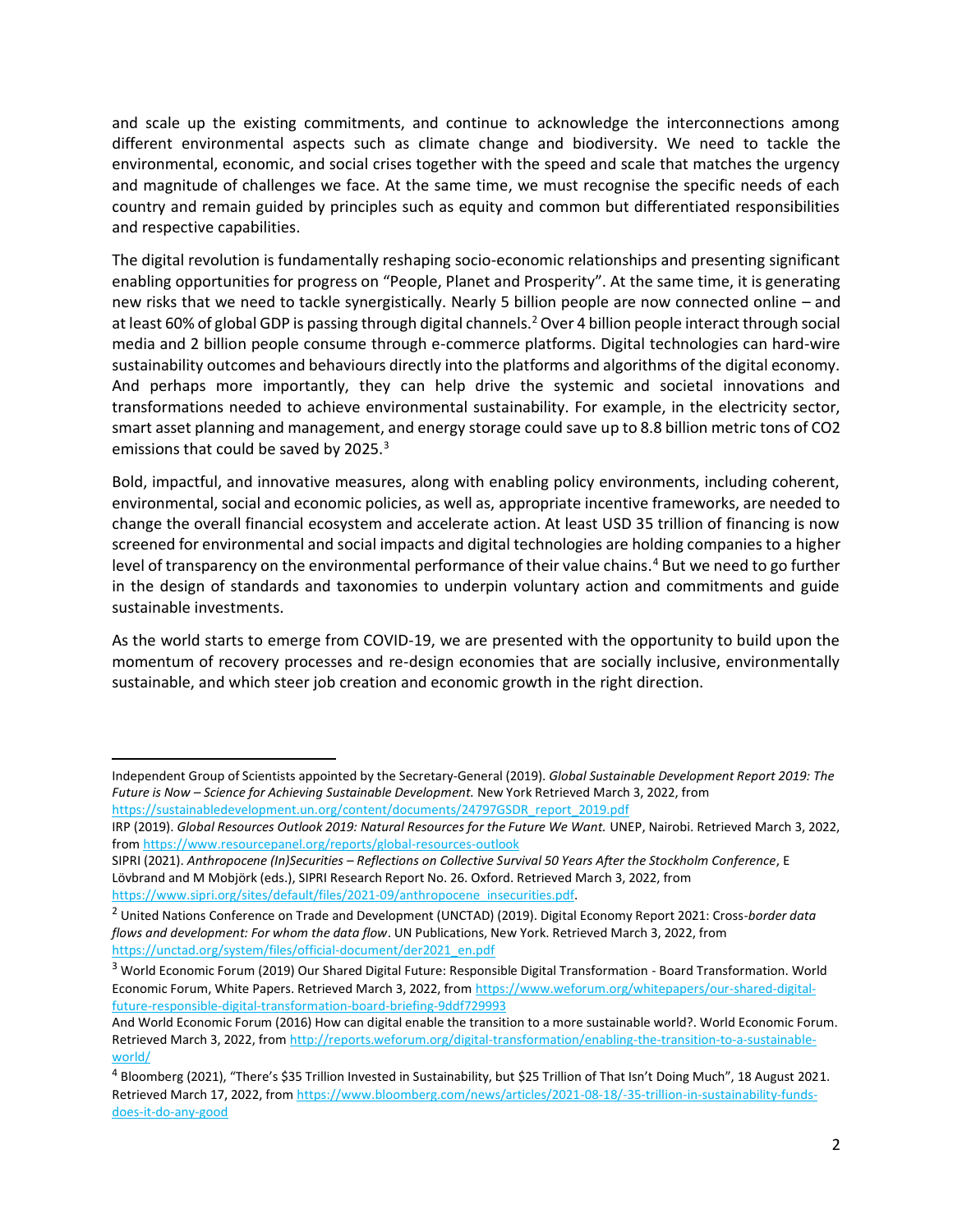# Possible issue areas for Leadership Dialogue 3

#### **1. Scaling up finance**

At Rio+20, countries made ambitious commitments to green economic transitions as a pathway for poverty reduction and sustainable development. Subsequently, in 2015, Member States adopted the Addis Ababa Action Agenda, a global framework to guide the financing of sustainable development. Since then, many models and pathways, under different labels, have been created for low carbon, resource efficient, circular, nature positive (or at least nature neutral) and socially inclusive economic growth pathways, with each country sovereign in choosing their direction. In addition to climate financing, it is important to channel financing towards biodiversity conservation. This is critical for the achievement of positive impacts on the environment and biodiversity. At the same time, promoting the convergence of climate and biodiversity finance through innovative financing models and nature-based solutions will also be essential. This can accelerate the implementation of all SDGs. However, to date, lack of support and financing for such innovative and inspiring transformational efforts has hampered the momentum, particularly for developing countries.

It is crucial that increased public and private capital is directed to systemic and transformational change in countries where green transition processes are underfunded. Although the USD 100 billion Copenhagen commitment has yet to be met, there was modest progress at COP26, including through increases in pledges to the Adaptation Fund and the Least Developed Countries Fund. These sorts of commitments must be scaled to ensure the realisation of the post-2025 climate finance goal (USD 100 billion) and implementation plan. Equally these commitments must be linked to developments in the private sector.<sup>5</sup>

If climate funding goals are fully realised, we will be able to tackle multiple environmental crises. It will be important to ensure the fulfilment and respect of the existing pledges and commitments as well as scaling up finance to meet the new biodiversity goals that will be adopted this year.

Another critical step in aligning private finance with the SDGs is to ensure that financial portfolios no longer exacerbate but rather positively address catastrophic climate change, nature loss and rising toxicity. Partnerships to train corporate leaders and support more conscious understanding of, and action on, opportunities for maximising social and environmental co-benefits of business operations could help drive change from the top.

[Micro, small and medium-sized enterprises \(](https://www.wto.org/english/news_e/archive_e/msmes_arc_e.htm)MSMEs) account for a large share of employment worldwide and form the backbone of socio-economic prosperity. However, they have been severely impacted by the crisis. Ensuring that the global financial and policy architecture is aligned with the 2030 agenda will enable MSMEs to contribute more productively towards SDG progress. This architecture is now more accessible than ever thanks to digital finance innovations such as M-Pesa from Kenya. But more needs to be done.

Broad-based partnerships, policy support for sustainable economic transformation, and capacity building can strengthen institutions and governance frameworks, create an enabling policy environment that derisks investments, and incentivize scaled-up financial flows in support of national development strategies

<sup>&</sup>lt;sup>5</sup> Financial institutions representing USD 130 trillion, about 40% of the global financial system, committed in Glasgow to full decarbonization. But the work is only just getting started on the new 'plumbing' required to reconfigure the financial system to remain within the 1.5°C climate objective.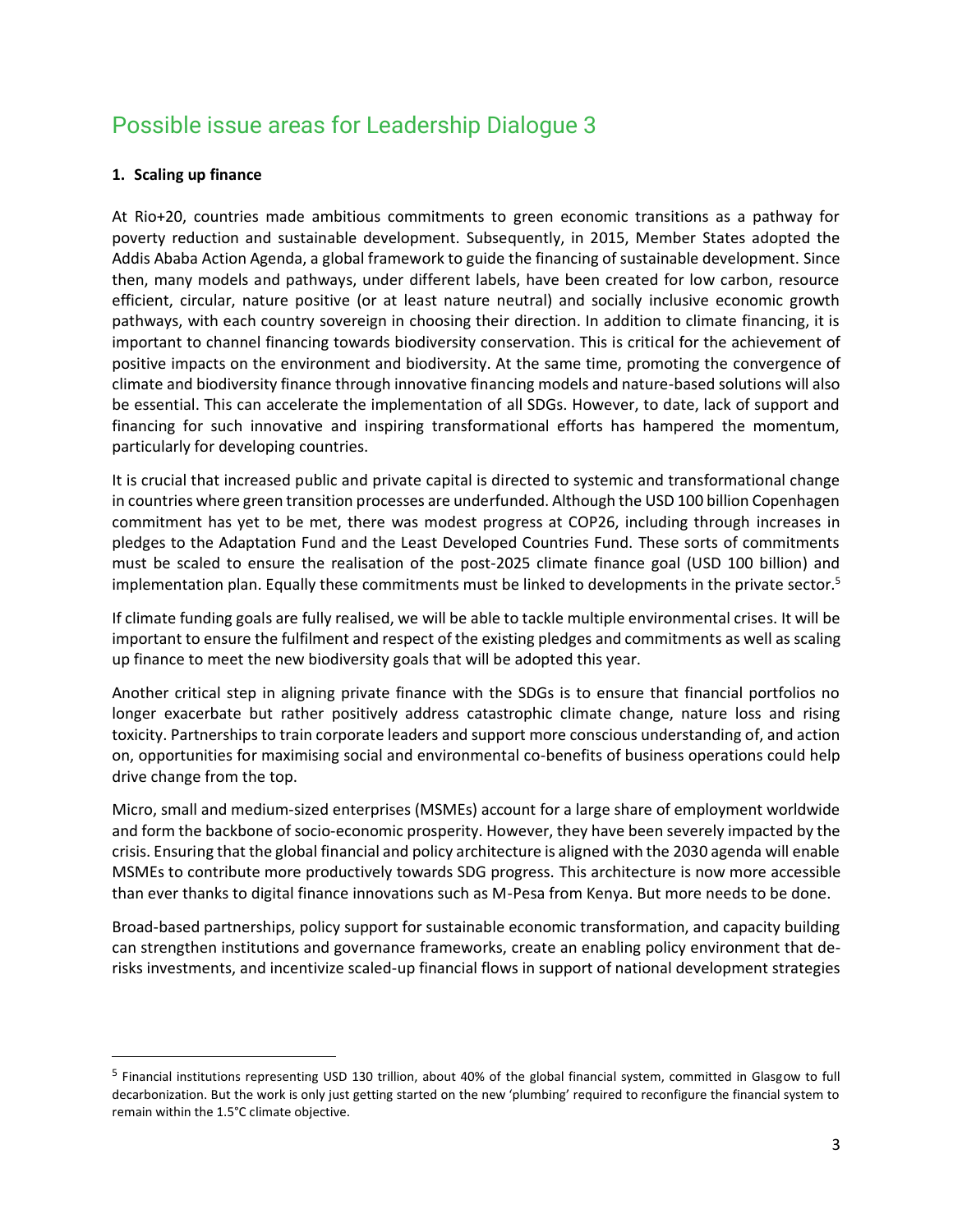and inclusive green growth objectives. Such institutional and policy reforms are underway in many cases. However, they now need to be sufficiently accelerated to deliver the investment required at scale.<sup>6</sup>

Larger volumes of finance urgently need to flow to developing countries at lower cost – and quickly. Regional or global partnerships and mechanisms to pool risks could provide a possible solution to channel funding quickly where it is needed most, and to finance sustainable recoveries from emergencies and disasters. We also need to ensure that we do not inadvertently undermine nascent recoveries with financial debt avalanches. Increased cooperation and collaboration among all stakeholders to seriously consider debt amnesty, and an enhanced use and equitable distribution of instruments like Special Drawing Rights (SDRs), will be crucial to powering a durable and sustainable recovery for all.

#### **2. Governance and institutional reform**

Implementing the 2030 Agenda will depend on strengthened institutions that are fit for purpose, and which can deliver universal social protection, health coverage, education, skills, decent work and housing, as well as universal access to the food, water and internet connectivity by 2030 as a basic human right.

More specifically, to deliver the SDGs in a coherent manner, we need governance for sustainable development that considers interlinkages and synergies between goals and targets and facilitates triplewin solutions. We need to tackle the existential, complex and inter-linked environmental and socioeconomic challenges together. Long-lasting progress towards the SDGs requires decision-making processes, institutions and policies that are underpinned with a systemic approach to finding solutions that protect nature, reduce pollution and GHG emissions and produce high-quality and decent jobs and prosperity for all. Promoting greater and affordable access to, and diffusion of technologies essential to sustainable development has become more relevant than ever before for least developed and developing countries. We need policy coherence and collaborative action between and across sectors. Renewing social contracts and deepening trust between all actors is also extremely important.

At the national level, the trend is positive with a growing number of countries developing integrated governance structures and institutional capacities for ensuring the environmental dimension is well integrated into sustainable development related policy making and for green and inclusive economic recovery processes. More needs to be done to expand the capacities of environmental ministries and authorities and to improve collaboration and knowledge exchange with other ministries, in particular ministries of finance. This would help to catalyse a new generation of institutions that ground decisionmaking in circular and regenerative economic models.

Another example is the increasing focus of financial regulators, including central banks, on integrating climate and biodiversity considerations into the oversight of financial markets. The human right to a healthy environment, which has now been formally recognized by the UN Human Rights Council is also slowly becoming embedded in economic policy processes, but we need to scale up commitments and action on policy design and implementation that considers all human rights obligations and ensures gender equality and women empowerment and the right to development.

At the same time, our governance systems have been unable to adapt to the rate of technological change from digital transformation. We need to create more agile governance models that can ensure adaptive regulation based on real time feedback on policy effectiveness and impact, to ensure equality and fairness in digital and financial outcomes.

<sup>6</sup> Blackrock (2021). *The big emerging question - How to finance the net-zero transition in emerging markets.* Retrieved March 3, 2022, fro[m https://www.blackrock.com/corporate/literature/whitepaper/bii-the-big-emerging-question-2021.pdf.](https://www.blackrock.com/corporate/literature/whitepaper/bii-the-big-emerging-question-2021.pdf)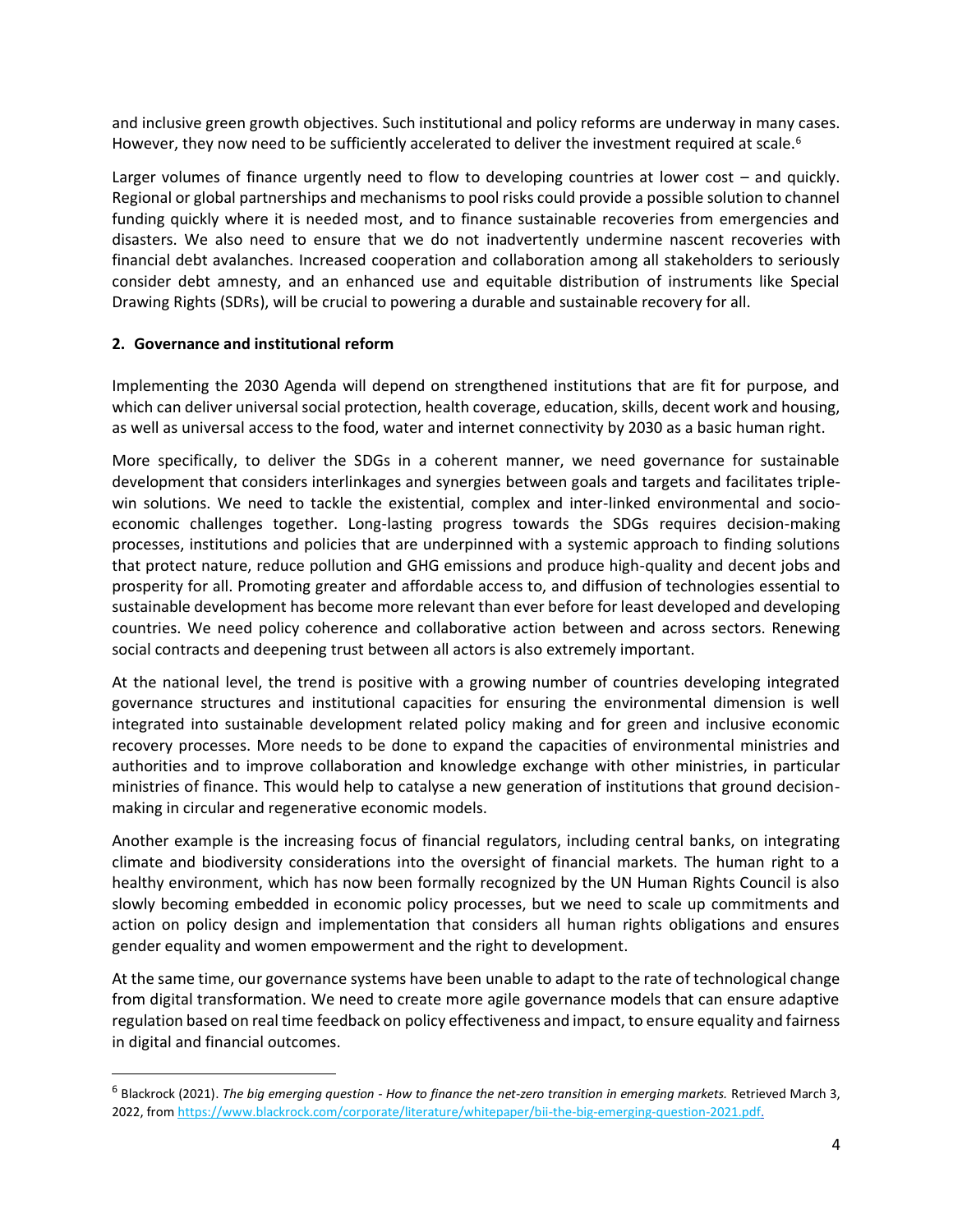Indeed, as digital technology is beginning to shape humanity as much as we shape it - we must actively govern the outcomes that we want to achieve. Since digital technologies now have the power to reach and influence people on a global scale, their power is only beginning to be understood. Who wields this power and how it can be directed towards planetary sustainability, while protecting privacy and security, are among the most important governance questions of our time.

We also cannot secure our future if we do not fully involve those to whom the future belongs in all policy processes, across all governance levels. We must ensure that the youth of today not only have a voice, but equitable access to key participation enablers like quality education and access to the internet. Civil society organisations and other key stakeholders who have a crucial role to play in holding governments accountable on progress towards the SDGs need to be protected and strengthened.

The most urgent and common challenges that we face relate to: renewing the social contract between governments, citizens, and companies; building trust and embracing a comprehensive vision of human rights that includes the environment.

#### **3. Digital transformations and effective partnerships**

The meaningful participation of young people in all aspects of production and consumption is vital to the success of the 2030 Agenda for Sustainable Development. As drivers of change, young people are important partners in meeting all the SDG targets, especially those related to sustainable consumption and production. Youth are also increasingly interacting and transacting through mobile applications – with increased desires to adopt sustainable lifestyles. One of the key challenges is strengthening the agency of "digitally native" youth to make more sustainable choices using these digital channels. Prompted by the voice of youth, we need all generations on board to ensure that climate and environmental justice is at the heart of all action for sustainable lifestyles.<sup>7</sup>

Meanwhile, wealth is trickling up rather than down, much faster than ever before; and a renewed focus on trade, economic and fiscal policies to reinforce and support the governance ambitions are required. National and global partnerships are important for scaling and accelerating the delivery and impact of SDGs. Many partnerships already exist and can help to support sustainable lifestyle choices, which together with economic and financial instruments strengthen our collective ability to implement the 2030 Agenda.

#### **4. Collective actions and strengthened cooperation**

The global crisis requires a shared global response and a renewed multilateral system that is coherent, coordinated, and comprehensive in its response to new threats and challenges.

The UN Secretary-General's "Our Common Agenda" provides a new vision for how multilateralism can adapt to the threats of the 21st century. In September 2020 on the UN's 75th anniversary, UN Member States declared that "Our challenges are interconnected and can only be addressed through reinvigorated multilateralism. Only together can we build resilience against future pandemics and other global

 $^7$  "The per capita footprint of the richest 10% is more than 10 times the 1.5C-consistent target for 2030, and more than 30 times higher than the poorest 50%." Gore, T. (2020). Confronting Carbon Inequality: Putting climate justice at the heart of the COVID-19 recovery.

And ILO. (n.d.). (2021) *Youth employment*. Retrieved December 14 fro[m https://www.ilo.org/global/topics/youth](https://www.ilo.org/global/topics/youth-employment/lang--en/index.htm)[employment/lang--en/index.htm](https://www.ilo.org/global/topics/youth-employment/lang--en/index.htm)